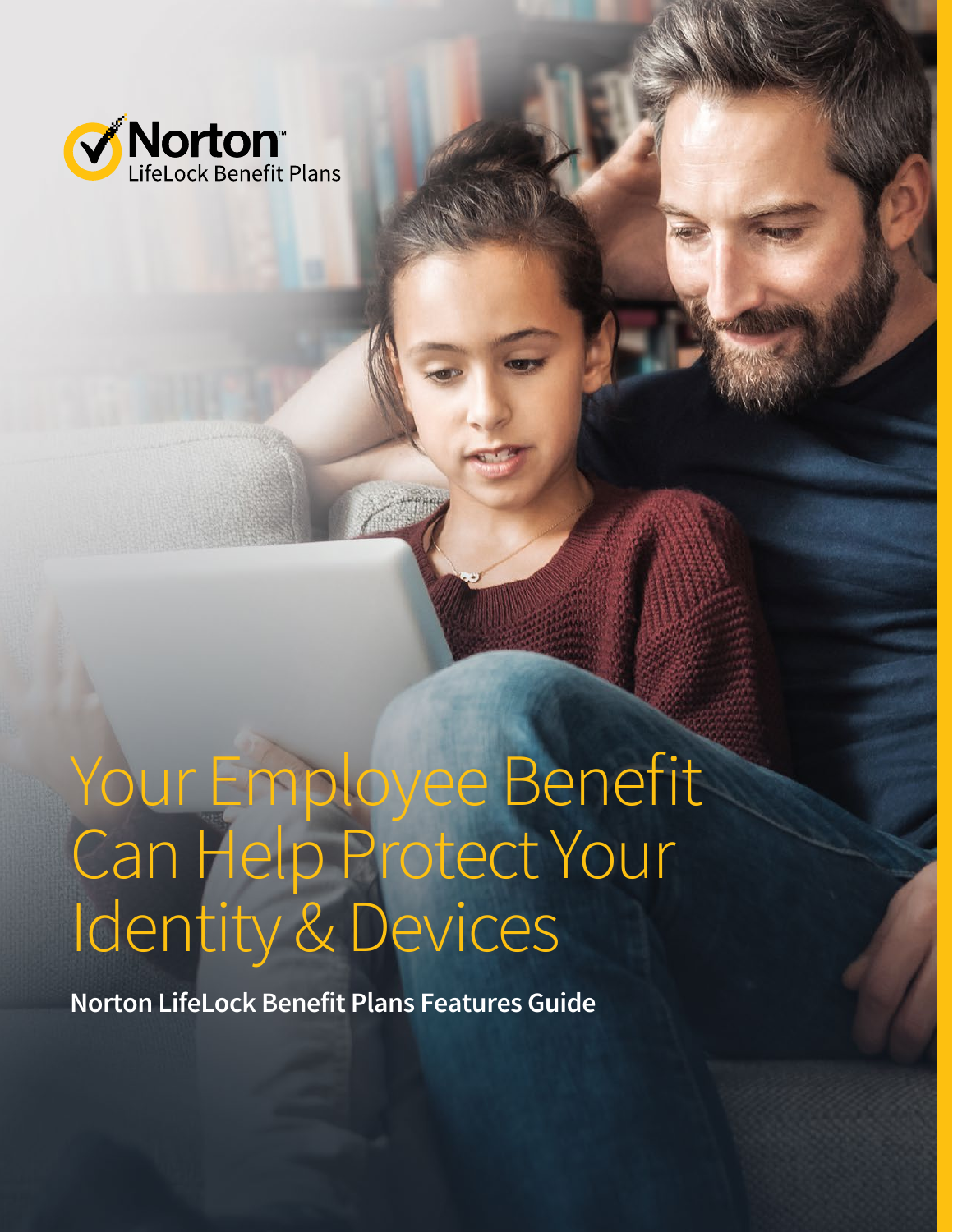|                                    |                                                                                                                                                                                                                                                                                                                                                                                                                     | <b>BENEFIT</b><br><b>ESSENTIAL</b> | <b>BENEFIT</b><br><b>PREMIER</b> |
|------------------------------------|---------------------------------------------------------------------------------------------------------------------------------------------------------------------------------------------------------------------------------------------------------------------------------------------------------------------------------------------------------------------------------------------------------------------|------------------------------------|----------------------------------|
| LIFELOCK IDENTITY THEFT PROTECTION | Social Media Monitoring*<br>Our Social Media Monitoring feature helps you keep your social media<br>accounts safer. We monitor your linked accounts on the most popular social<br>media sites and notify you if we think your account may be compromised or<br>if we detect risky links.                                                                                                                            |                                    |                                  |
|                                    | <b>Home Title Monitoring</b><br>Your home is likely your biggest asset, but how often do you monitor the title<br>to your home? Someone could take out a loan and lien against your home*<br>without your knowledge. We will monitor and notify you if we detect changes<br>made at the county recorder's office** related to your home's title so you can<br>take necessary action to protect your home.           |                                    |                                  |
|                                    | LifeLock Skill for Amazon Alexa<br>Now you can ask questions and get information about your LifeLock<br>membership through your Amazon Echo (or any Alexa-enabled device).                                                                                                                                                                                                                                          |                                    |                                  |
|                                    | <b>Credit, Bank &amp; Utility Account Freezes</b><br>Criminals can steal your identity to open credit cards, bank accounts or<br>utilities in your name. We provide easy instructions and quick access so you<br>can freeze credit, bank and utility files with each consumer reporting<br>company to help protect against criminals using your information to open<br>new accounts or take out loans in your name. |                                    |                                  |
|                                    | Mobile App (Android™ & iOS) <sup>§</sup><br>Downloading the app does not provide protection.<br>With the mobile app, you will be able to receive alerts† via push notification<br>and respond to them right away. If you tell us any activity looks suspicious,<br>our LifeLock Identity Protection Agents will be able to help you.                                                                                |                                    |                                  |
|                                    | <b>USPS Address Change Verification</b><br>Identity thieves try to divert mail to get important financial information.<br>LifeLock lets you know of address change requests at the U.S. Postal Service<br>linked to your identity.                                                                                                                                                                                  |                                    |                                  |

- No one can prevent all identity theft or all cybercrime.<br>"The LifeLock alert network includes a variety of product features and data sources. Although its very extensive, our network does not cover all transactions at all
- 
- 
-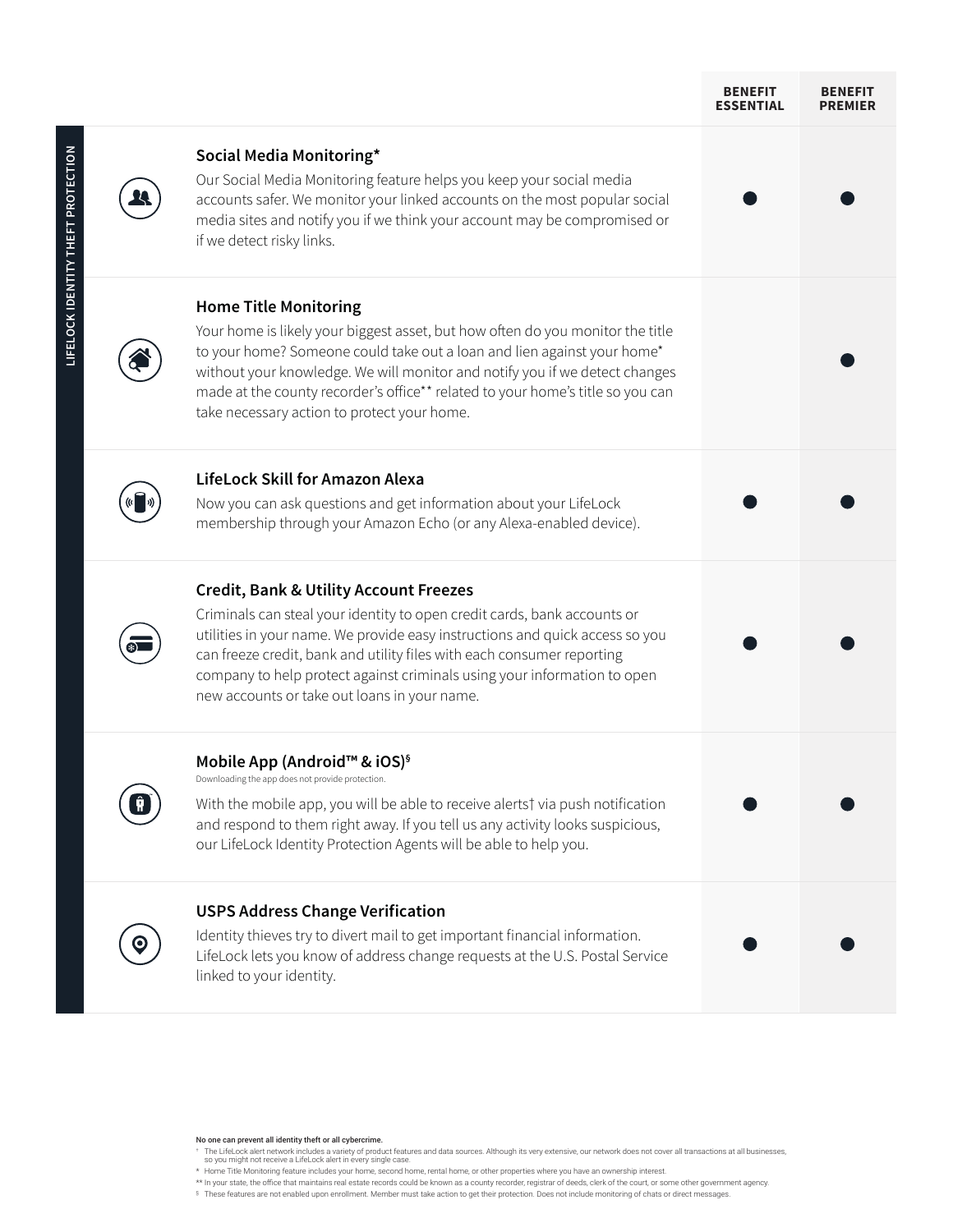|                                                                                                                                                                                                                                                                                                                                                                                                                                                                                                                                                                                                                                                                                                                              | <b>BENFFIT</b><br><b>FSSENTIAL</b> |  |
|------------------------------------------------------------------------------------------------------------------------------------------------------------------------------------------------------------------------------------------------------------------------------------------------------------------------------------------------------------------------------------------------------------------------------------------------------------------------------------------------------------------------------------------------------------------------------------------------------------------------------------------------------------------------------------------------------------------------------|------------------------------------|--|
| LifeLock Identity Alert™ System <sup>†</sup><br>It's the foundation for all LifeLock services. We monitor for fraudulent use of<br>your Social Security number, name, address, or date of birth in applications<br>for credit and services. The patented system sends alerts by text, phone <sup>tt</sup> ,<br>email, or mobile app.                                                                                                                                                                                                                                                                                                                                                                                         |                                    |  |
| Payday Online Lending detects if someone attempts to obtain an<br>$\bullet$<br>online payday loan using your identity.                                                                                                                                                                                                                                                                                                                                                                                                                                                                                                                                                                                                       |                                    |  |
| Telecom & Cable Applications for new service.<br>$\bullet$                                                                                                                                                                                                                                                                                                                                                                                                                                                                                                                                                                                                                                                                   |                                    |  |
| Credit Alerts/Social Security Number Alerts <sup>t</sup> include credit card and<br>$\bullet$<br>auto loan applications.                                                                                                                                                                                                                                                                                                                                                                                                                                                                                                                                                                                                     |                                    |  |
| Identity Verification Monitoring <sup>t</sup> Banks and other companies may<br>$\bullet$<br>attempt to verify your identity when you open a new credit card account,<br>get a car loan, or even when logging into your banking account online. This<br>is done by asking you questions only you should be able to answer, like<br>the name of your best friend or by texting you a one-time usage code. But<br>what happens if a cybercriminal is attempting to impersonate you to open<br>new accounts? We monitor our network and alert you if we detect a bank,<br>utility or other company attempting to verify your identity so you can take<br>action to help protect your identity, if this was not initiated by you. |                                    |  |
|                                                                                                                                                                                                                                                                                                                                                                                                                                                                                                                                                                                                                                                                                                                              |                                    |  |

## **Dark Web Monitoring§**

Identity thieves can buy or sell your personal information on hard-to-find dark web sites and forums. LifeLock patrols the dark web and notifies you if we find your information.

- **Password Combo List<sup>§</sup> Provides notifications when we find your** username/email and password paired together on the dark web so you can take action to protect your information.
- Gamer Tags<sup>§</sup> You may add up to 10 gamer tags in your portal, and we'll notify you if any are found on the dark web.



## **Sex Offender Registry Reports**

Receive notifications if your name and personal information appear in a sex offender registry.

# **Credit Application Alerts2§**

We monitor your credit file at a leading credit bureau and provide alerts for any new credit applications to help detect fraud. *One-Bureau One-Bureau*

**BENEFIT PREMIER**

#### No one can prevent all identity theft or all cybercrime.

- The LifeLock alert network includes a variety of product features and data sources. Although its very extensive, our network does not cover all transactions at all businesses, so you might not receive a LifeLock alert in every single case.
- ‡‡ Phone alerts made during normal local business hours.
- § These features are not enabled upon enrollment. Member must take action to get their protection. Does not include monitoring of chats or direct messages.
- f over plan includes One Bureau Credit Application Alerts, two requirements must be met to receive said features: (i) your identity must be successfully verified with TransUnion; and (ii) TransUnion<br>must be able to locate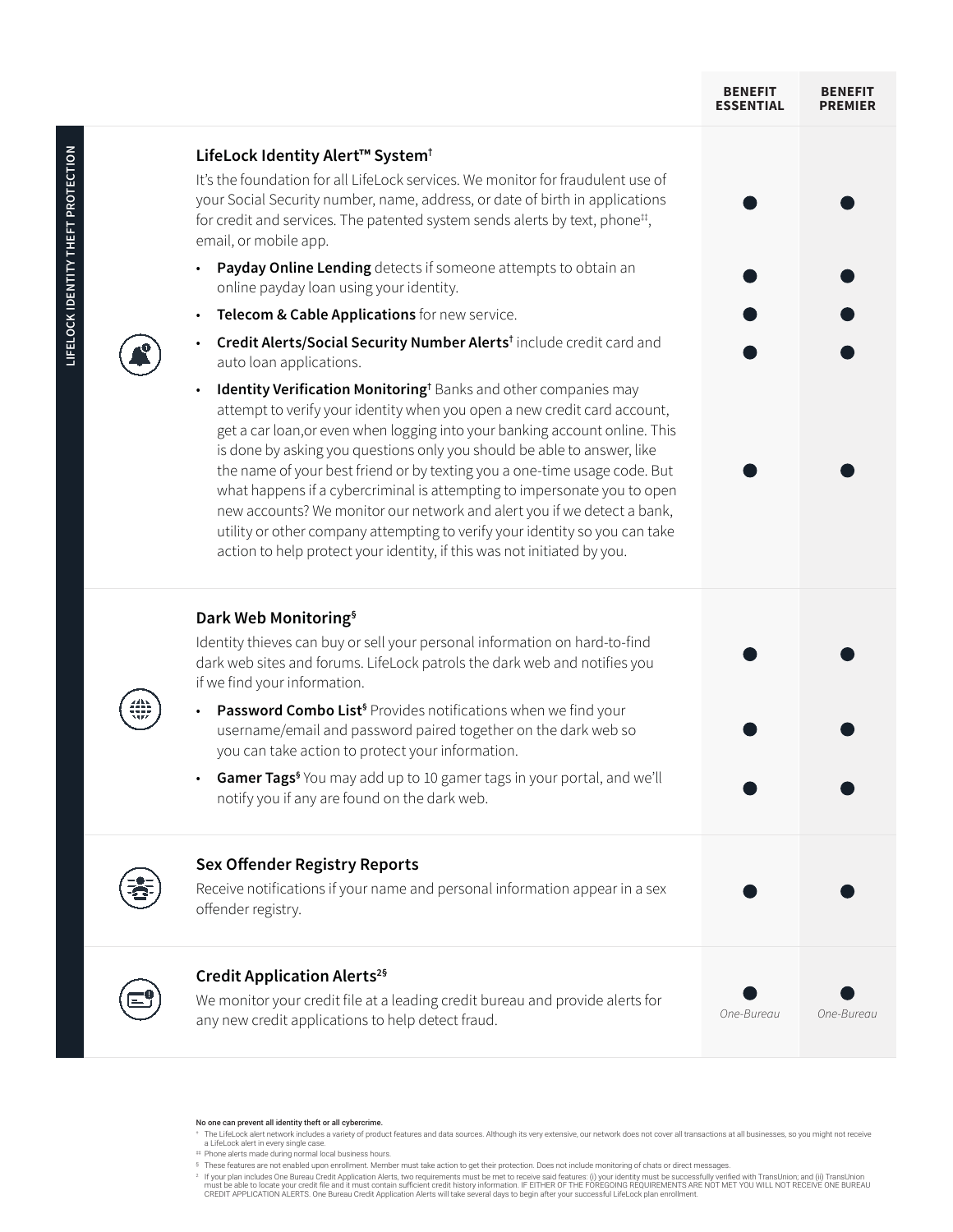

No one can prevent all identity theft or all cybercrime.

§ These features are not enabled upon enrollment. Member must take action to get their protection. Does not include monitoring of chats or direct messages.

f your plan includes credit reports, scores, and/or credit monitoring features ("Credit Features"), two requirements must be met to receisfully verified in the total of the form on the monitoring features in the role. We a NOT RECEIVE CREDIT FEATURES FROM ANY BUREAU. If your plan also includes Credit Features from Experian and/or TransUnion, the above verification process must also be successfully completed<br>with Experian and/or TransUnion, a several days to begin after your successful plan enrollment. Please note that in order to enjoy all features in your chosen plan, such as bank account alerts, credit monitoring, and credit reports, it may<br>require additiona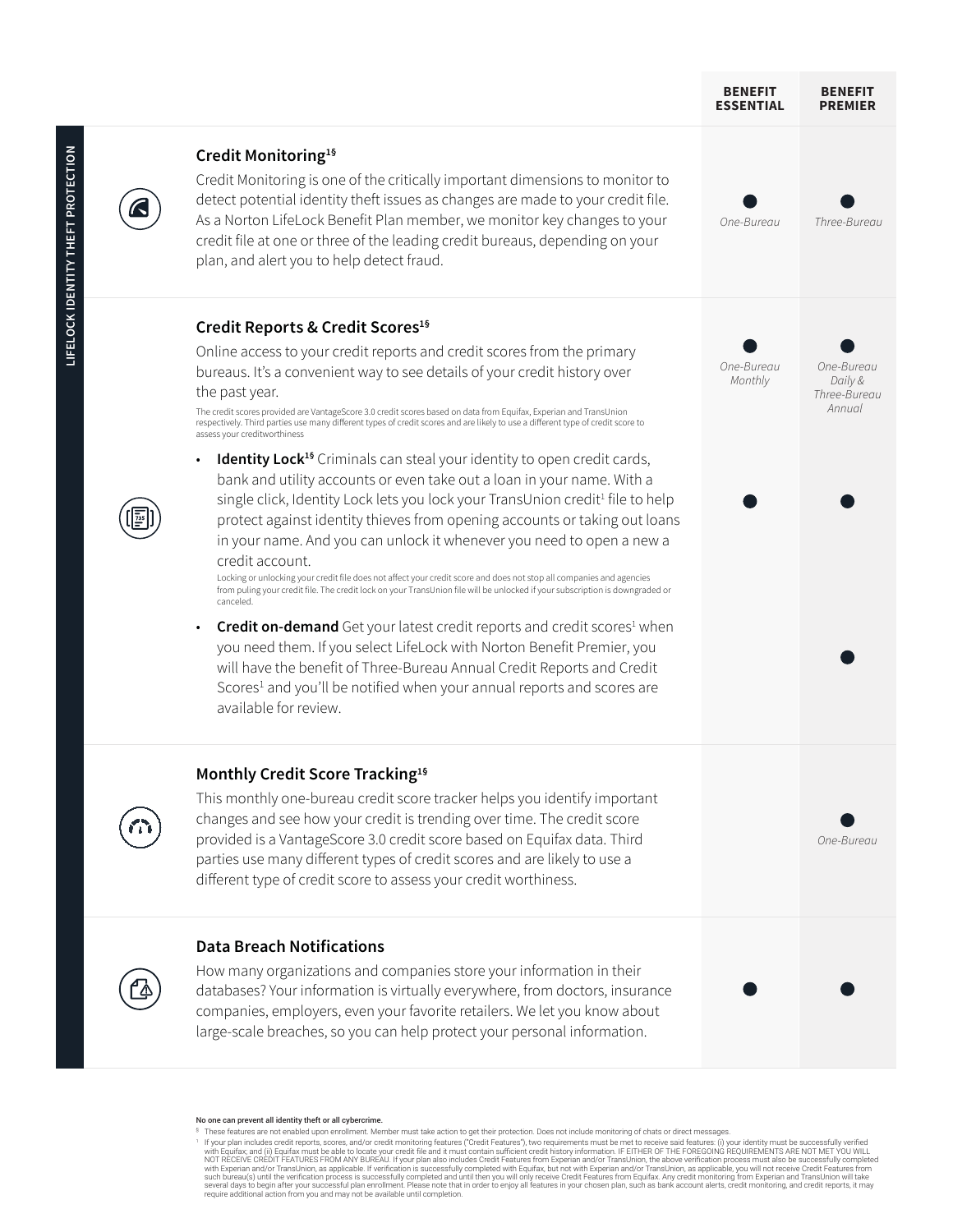|   |                                                                                                                                                                                                                                                                                                                                                                                                                                                                                                                                                                                                                                                                                               | <b>BENEFIT</b><br><b>ESSENTIAL</b> | <b>BENEFIT</b><br><b>PREMIER</b> |
|---|-----------------------------------------------------------------------------------------------------------------------------------------------------------------------------------------------------------------------------------------------------------------------------------------------------------------------------------------------------------------------------------------------------------------------------------------------------------------------------------------------------------------------------------------------------------------------------------------------------------------------------------------------------------------------------------------------|------------------------------------|----------------------------------|
|   | <b>Fictitious Identity Monitoring</b><br>Could someone use your Social Security number with someone else's name<br>and address to commit identity theft? Yes, it's called synthetic identity theft.<br>Criminals can use fake personal information connected to your identity to<br>open accounts or commit fraud. We help protect your identity by scanning<br>for names and addresses connected with your Social Security number.                                                                                                                                                                                                                                                           |                                    |                                  |
|   | Bank & Credit Card Activity Alerts <sup>t§</sup><br>Do your bank and credit card companies send you alerts to verify transac-<br>tions? Centralize your banking alerts into one place with LifeLock Transaction<br>Monitoring. Help protect your finances against fraud by monitoring existing<br>accounts with alerts that notify you of cash withdrawals, balance transfers<br>and large purchases.<br>Recurring Charge Alert <sup>†</sup> We monitor your bank, savings and credit card<br>transactions to help identify potential fraud. If a monthly recur-ring<br>charge increases, we will alert you so you can take action if necessary.<br><b>Unusual Charge Alerts</b><br>$\bullet$ |                                    |                                  |
|   | <b>Phone Takeover Monitoring</b><br>Phone Takeover Monitoring helps protect against phone takeovers.<br>We monitor your (mobile) phone number for potential takeovers including<br>SIM card changes, carrier changes and line disconnections. Then we notify<br>you so you can spot identity theft and take action if necessary.                                                                                                                                                                                                                                                                                                                                                              |                                    |                                  |
|   | Checking & Savings Account Application Alerts <sup>t§</sup><br>Continuously searches for your personal information in new bank<br>account applications at national banks, local banks and credit unions<br>from coast to coast.                                                                                                                                                                                                                                                                                                                                                                                                                                                               |                                    |                                  |
| Ш | Bank Account Takeover Alerts <sup>t§</sup><br>Smart identity thieves use their computers to take over accounts or add<br>new account holders to existing accounts. LifeLock helps protect your<br>finances by monitoring for these changes.                                                                                                                                                                                                                                                                                                                                                                                                                                                   |                                    |                                  |

No one can prevent all identity theft or all cybercrime.

LIFELOCK IDENTITY THEFT PROTECTION **LIFELOCK IDENTITY THEFT PROTECTION**

- † The LifeLock alert network includes a variety of product features and data sources. Although its very extensive, our network does not cover all transactions at all businesses, so you might not<br>Freceive a LifeLock alert
-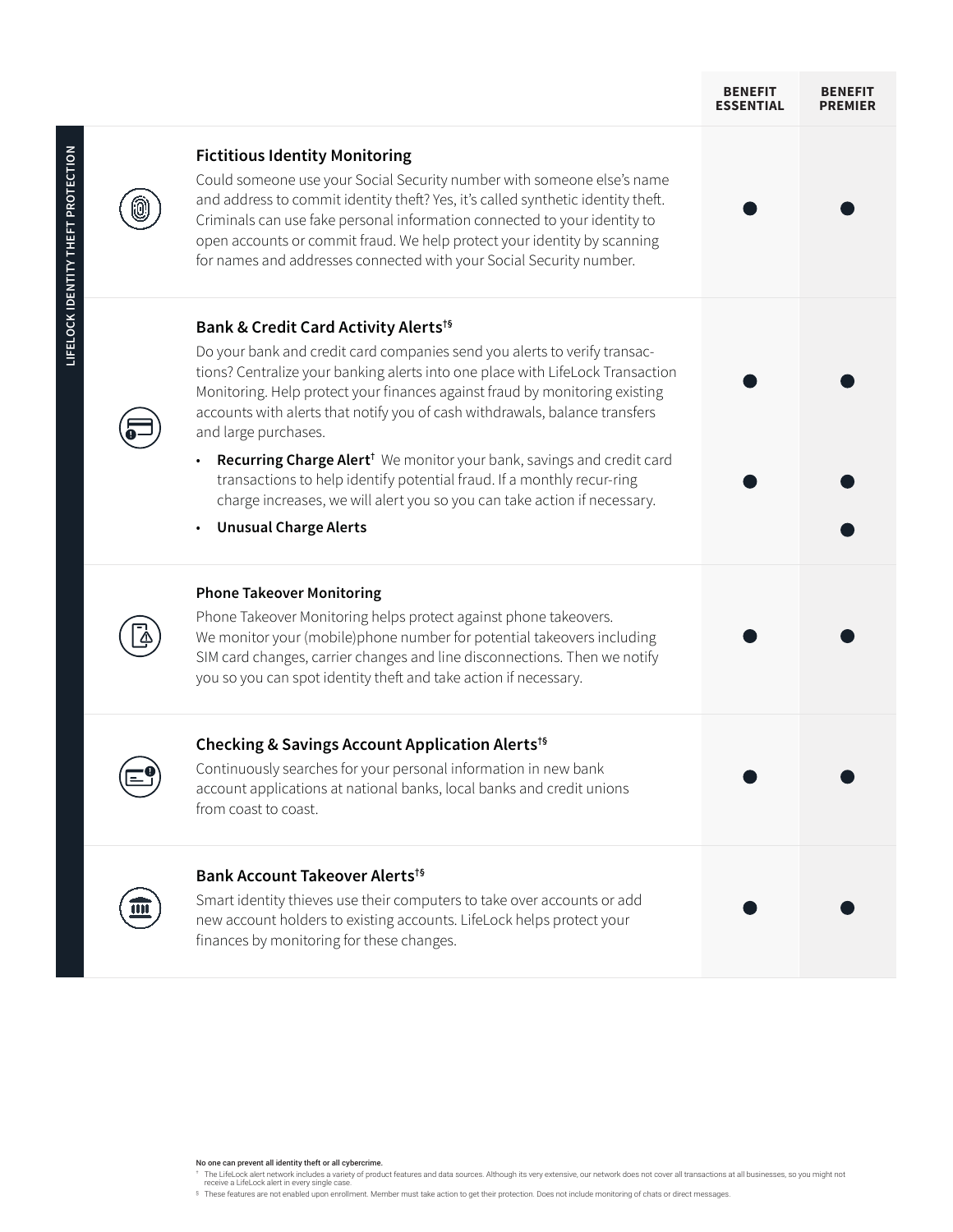|                                    |       |                                                                                                                                                                                                                                                                                                                                                                                                                                                                                                                                                                                                                                                                                                                            | <b>BENEFIT</b><br><b>ESSENTIAL</b> | <b>BENEFIT</b><br><b>PREMIER</b> |
|------------------------------------|-------|----------------------------------------------------------------------------------------------------------------------------------------------------------------------------------------------------------------------------------------------------------------------------------------------------------------------------------------------------------------------------------------------------------------------------------------------------------------------------------------------------------------------------------------------------------------------------------------------------------------------------------------------------------------------------------------------------------------------------|------------------------------------|----------------------------------|
| LIFELOCK IDENTITY THEFT PROTECTION | 'ılıl | 401k & Investment Account Activity Alerts <sup>t§</sup><br>How often do you check your 401(k) balance? How soon would you find out if<br>money was stolen? Investment and retirement accounts are often the lifeline<br>for financial growth. We help you protect your nest egg by alerting you to<br>withdrawals and balance transfers.                                                                                                                                                                                                                                                                                                                                                                                   |                                    |                                  |
|                                    |       | <b>File Sharing Network Searches</b><br>We monitor and notify you if we see your personal information on file-sharing<br>networks intended for music or photos.                                                                                                                                                                                                                                                                                                                                                                                                                                                                                                                                                            |                                    |                                  |
|                                    |       | Prior Identity Theft Remediation <sup>a</sup><br>If you are a victim of a Prior Stolen Identity Event that involves the unauthorized<br>use of your stolen Personally Identifiable Information for opening of new<br>accounts with banks, merchants, public utilities and lenders, a LifeLock<br>restoration specialist will review the case and determine what steps, if any,<br>can be taken to remediate the issue.<br>This feature is separate from our Million Dollar Protection™ Package and does not provide coverage for lawyers and experts,<br>reimbursement of stolen funds or compensation for personal expenses for events occurring during the 12 months prior to<br>enrollment. See disclaimer for details. |                                    |                                  |
|                                    |       | Million Dollar Protection™ Package <sup>†††</sup><br>If you became a victim of identity theft, who could help you with reimbursement<br>for identity theft losses and expenses? LifeLock helps protect you with our<br>Million Dollar Protection™ Package. You will be covered for personal expenses<br>you incur and money stolen as a result of identity theft, and we will provide<br>lawyers and experts, up to \$1 million, if needed to help resolve your case.<br>Up to \$1 Million for Stolen Funds Reimbursement<br>Up to \$1 Million for Personal Expense Compensation<br>Up to \$1 Million for Coverage for Lawyers and Experts                                                                                 | Up to<br>\$1 Million each          | Up to<br>\$1 Million each        |
|                                    |       | <b>U.S.-based Identity Restoration Specialists</b><br>If your identity is compromised, an Identity Restoration Specialist will<br>personally handle your case and help restore your identity.                                                                                                                                                                                                                                                                                                                                                                                                                                                                                                                              |                                    |                                  |
|                                    |       | 24/7 Live Member Support<br>We have live Identity Protection Agents available to answer your questions.                                                                                                                                                                                                                                                                                                                                                                                                                                                                                                                                                                                                                    |                                    |                                  |

**No one can prevent all identity theft or all cybercrime.**<br>† The LifeLock alert network includes a variety of product features and data sources. Although its very extensive, our network does not cover all transactions at a

§ These features are not enabled upon enrollment. Member must take action to get their protection. Does not include monitoring of chats or direct messages.

\*\*\* Reimbursement and Expense Compensation, each with limits of up to \$1 million for LifeLock with Norton Beneft Cremic Morton Benefit Premier and up to \$1 million for coverage<br>- for lawyers and experts if needed, for all

∂ Subject to eligibility requirements defined in Terms & Conditions at www.lifelock.com/legal/prior-id-theft-remediation. NortonLifeLock reserves the right to change and/or cease services at any time.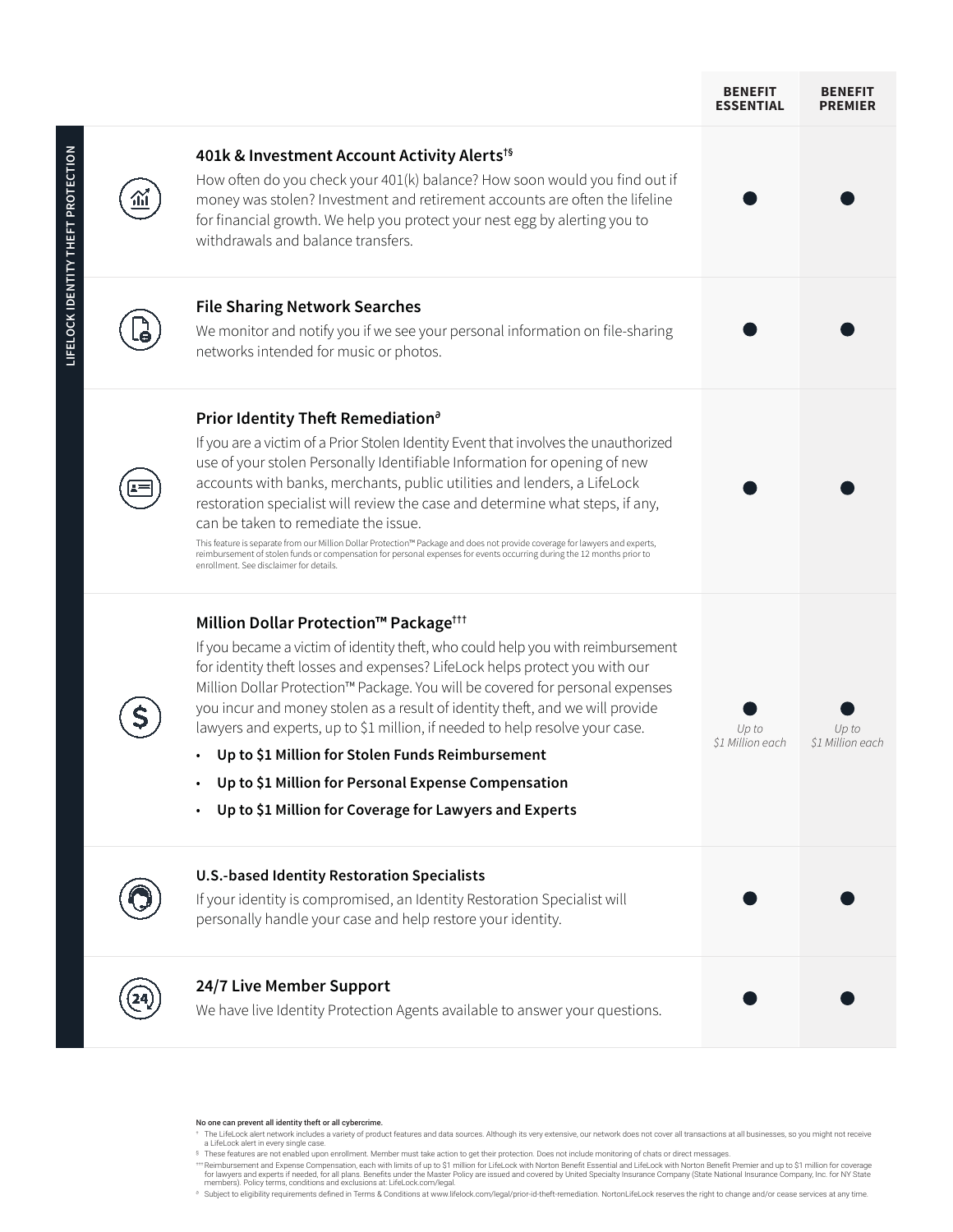|                                    |                                                                                                                                                                                                                                                                                                                                                                                                                                                                                                                                                                                                                                                                                                                                                                                                                                                                                                                                   | <b>BENEFIT</b><br><b>ESSENTIAL</b>            | <b>BENEFIT</b><br><b>PREMIER</b>               |
|------------------------------------|-----------------------------------------------------------------------------------------------------------------------------------------------------------------------------------------------------------------------------------------------------------------------------------------------------------------------------------------------------------------------------------------------------------------------------------------------------------------------------------------------------------------------------------------------------------------------------------------------------------------------------------------------------------------------------------------------------------------------------------------------------------------------------------------------------------------------------------------------------------------------------------------------------------------------------------|-----------------------------------------------|------------------------------------------------|
|                                    | <b>Stolen Wallet Protection</b><br>A stolen wallet could mean a stolen identity. Call us if your wallet is stolen<br>and we'll help cancel or replace credit cards, driver's licenses, Social Security<br>cards, insurance cards and more.                                                                                                                                                                                                                                                                                                                                                                                                                                                                                                                                                                                                                                                                                        |                                               |                                                |
| LIFELOCK IDENTITY THEFT PROTECTION | <b>Reduced Pre-Approved Credit Card Offers</b><br>Pre-approved credit card offers can provide important information to<br>identity thieves. LifeLock will request your name be removed from many<br>pre-approved credit card mailing lists.                                                                                                                                                                                                                                                                                                                                                                                                                                                                                                                                                                                                                                                                                       |                                               |                                                |
| <b>NORTON DEVICE SECURITY</b>      | Secures PCs, Mac & mobile devices <sup>§</sup><br>Multi-layered, advanced security helps protect devices against existing and<br>emerging malware threats, including ransomware, and helps protect private<br>and financial information when employees go online.                                                                                                                                                                                                                                                                                                                                                                                                                                                                                                                                                                                                                                                                 | Up to 3 devices<br>(Family gets<br>6 devices) | Up to 5 devices<br>(Family gets<br>10 devices) |
|                                    | Online Threat Protection <sup>§</sup><br>Advanced security helps protect your private and financial information<br>when you go online.                                                                                                                                                                                                                                                                                                                                                                                                                                                                                                                                                                                                                                                                                                                                                                                            |                                               |                                                |
|                                    | Smart Firewall <sup>§</sup><br>Helps protect your devices and the data they store from malicious attacks<br>and intrusive eyes by monitoring and blocking suspicious network traffic.                                                                                                                                                                                                                                                                                                                                                                                                                                                                                                                                                                                                                                                                                                                                             |                                               |                                                |
|                                    | Parental Control <sup>45</sup><br>Helps your kids explore the Web more safely by keeping you<br>informed of which sites they are visiting, and helping block harmful<br>or inappropriate sites<br>Lets you create rules to restrict access to sites and create a whitelist<br>of preferred sites<br>(only available for Windows, Android and iOS)<br>Helps your kids balance time spent online by letting you schedule<br>screen-time limits for their device usage (only available for Windows,<br>Android and iOS<br>(Daily time limit functionality is not supported on iOS, but time curfew functionality is supported)<br>Provides insights into the search terms and videos that interest your kids<br>and flags unsafe behavior, so you can discuss it with them (only available<br>for Windows, Android and iOS) Get detailed reports on what your kids are<br>doing online, right in your Inbox or on the Parent Portal. |                                               |                                                |

No one can prevent all identity theft or all cybercrime.

<sup>®</sup> These features are not enabled upon enrollment. Member must take action to get their protection. Does not include monitoring of chats or direct messages.<br>● Norton Family and Norton Parental Control can only be installed